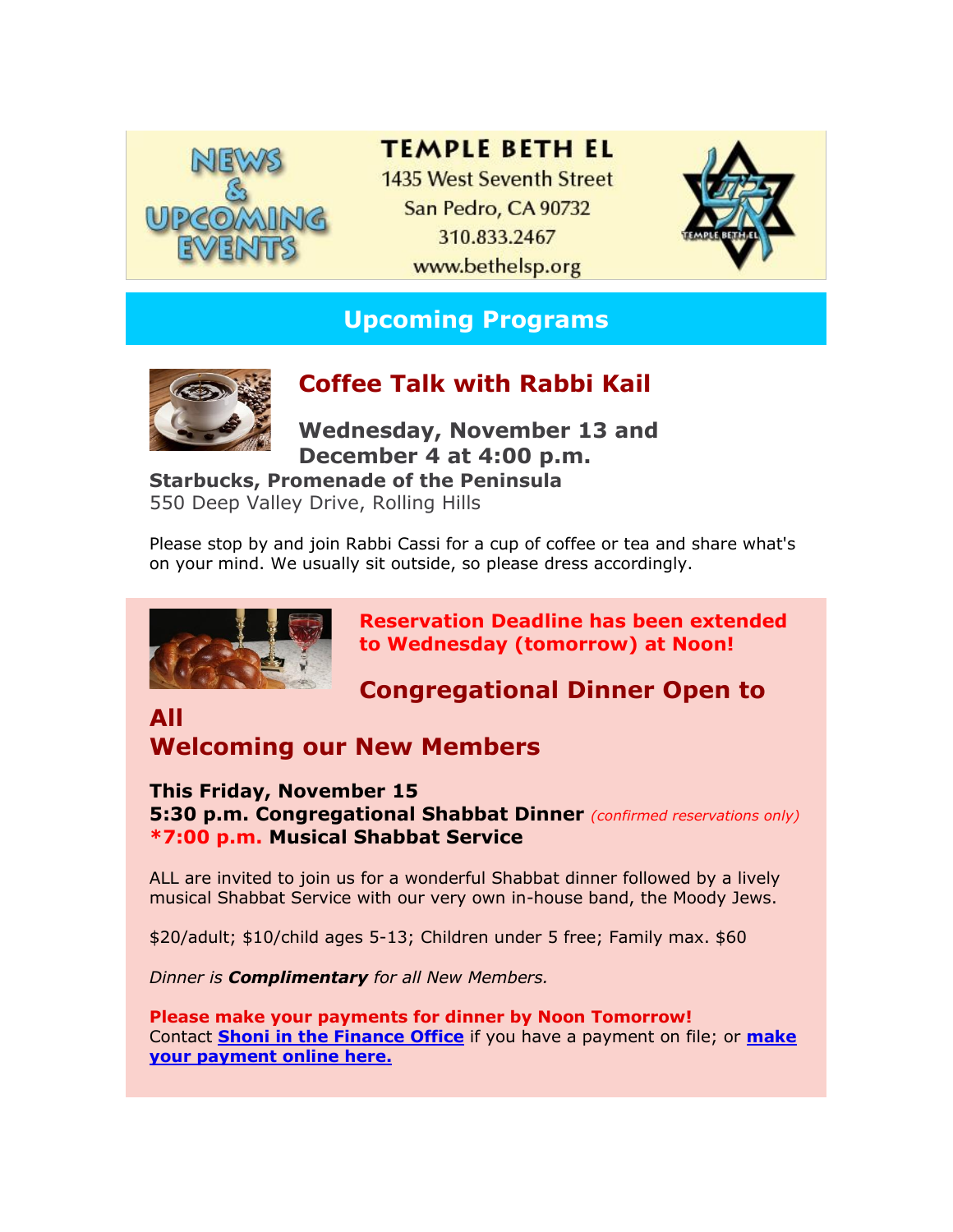*\*Please note that services will begin at 7:00 p.m. this evening!*

*Organized by the TBE Member Engagement Committee.*



# **Hallah Bake with Rabbi Kail**

### **This Thursday, November 14 4:30 p.m.** in the TBE Kitchen

Please join Rabbi Cassi for a hallah bake.

Participants of all ages are invited to perfect braiding techniques, and schmooze with friends new and old.

The hallah rolls will be used at our New Member Shabbat the following evening.



### *Create Sip & Nosh*

TBE Sisterhood invites all to sign up for the **Create Sip & Nosh program**. Create simple projects and enjoy a tasty nosh together.

**Sunday, November 24**: 12:30-2:30 p.m. ~ Bath Bombs (Kid Friendly) **Sunday, January 26:** 10:00 a.m.-Noon  $\sim$  Cooking Demonstration **Sunday, March 1**: 12:30-2:30 p.m.  $\sim$  Air Plants (Kid Friendly) **Sunday, May 3:** 10:00 a.m.-Noon  $\sim$  Art Project

\$18 for 1 program \$35 for 2 programs \$48 for 3 programs \$60 for all 4 programs

#### **Pay online at [bit.ly/createsipnosh2019](http://r20.rs6.net/tn.jsp?f=001CpEvF7oAN2zbdxNCazMQbKhtktRL4Ilm95pUZ1e_2uyJn3cAtmb22URUQ_6vu8omlNGO9YBQ70-g5cU5AJf8L4AwJ1NouaRH6N2wRiECpyqmyQsNKpYrgsW2Ul1jrZjWsKcfCFh2Z7oOaFicfG3VeVwoWblZ-DbGpV93aF4x5HaoEzheKZhnM2TcoLiRqoq3fTl722GoaDgXQ7b4wFQHstuBI0ajrlRdasnqH6viKm2IABcKtsABhQ==&c=WcxbpzYRMB99fRO9eKjneSK-G6SfRI_IzGAh-3APmWNCJLmzQBRvaw==&ch=0cyjCDN-1CDOz6pslkk8mkg4DPg8Q0jlReU-GyFZllbia-dRdcL4bQ==)**

or mail your check to Temple Beth El; checks made payable to "TBE Sisterhood."



### **Hanukkah Party**

**TBE Sisterhood invites you to the Annual Hanukkah Latke Party featuring the TBE Youth Choir and the Moody Jews!**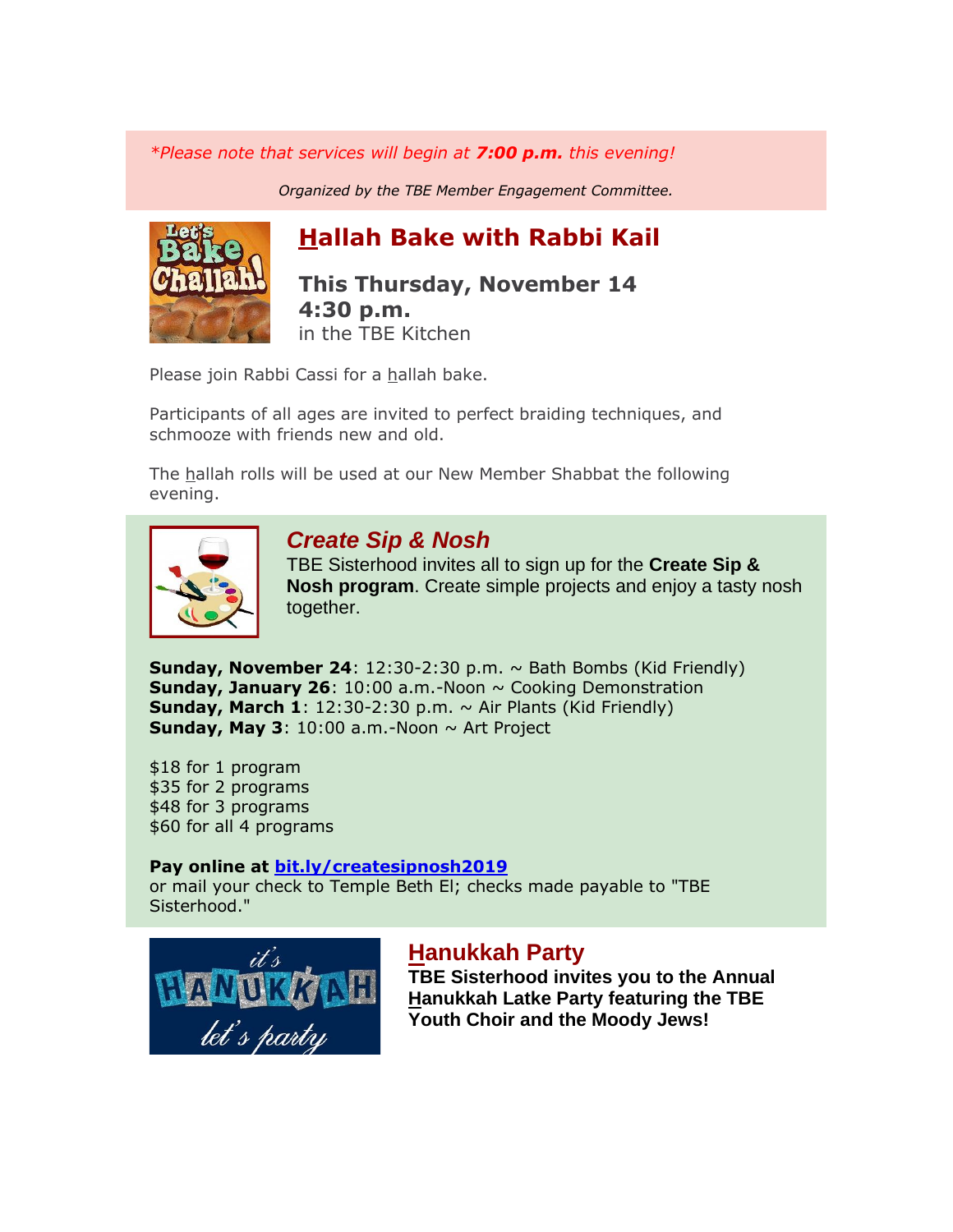### **7:30 p.m. Service 5:30 p.m. Dinner Sunday, December 22**

Delicious homemade latkes, salads, and desserts. *Space is limited and reservations are required.*

\$20/adults; \$9/children 3-12; Free for children under 3; \$60/family max.

### **[Make your payments online here](http://r20.rs6.net/tn.jsp?f=001CpEvF7oAN2zbdxNCazMQbKhtktRL4Ilm95pUZ1e_2uyJn3cAtmb22RS0Ynh-h6Fr3FTfw9x7bky4eOxsLncEVbMxA7Ja7Z48VbFj1FF19xZXCBmHVtoRbRSmIMQT3Q-tP5IaDTear5oQo2enGA9tlI9CwygprdyP3W8NoXQoJZntTpVgoXZdQIOS2ACvmniKbwy7QhuBsvBelzrc_FHIZw==&c=WcxbpzYRMB99fRO9eKjneSK-G6SfRI_IzGAh-3APmWNCJLmzQBRvaw==&ch=0cyjCDN-1CDOz6pslkk8mkg4DPg8Q0jlReU-GyFZllbia-dRdcL4bQ==)**

or Mail checks to Sharon Gross: 31059 Hawksmoor Drive, RPV 90275

*Checks made payable to TBE Sisterhood.*

### **Reservation Deadline is Monday, December 16.**



**Temple Beth El Sisterhood Invites You to a Mah Jongg Day**

**Thursday, January 16, 2020 9:30 a.m.-2:30 p.m. at TBE**

Fantastic food, drinks, fun and prizes!

\$40 RSVP by December 31, 2019. \$45 RSVP January 1-12, 2020.

Mail checks to TBE made payable to "TBE Sisterhood." For seating requests or questions, please contact Marilyn Schimmel.



**Salon Concerts featuring Cantor Ilan Davidson and Friends**

*Raising Funds for Temple Beth E*l

Saturday, February 22 6:30 p.m. at the Salon of Gale & Eliot Swartz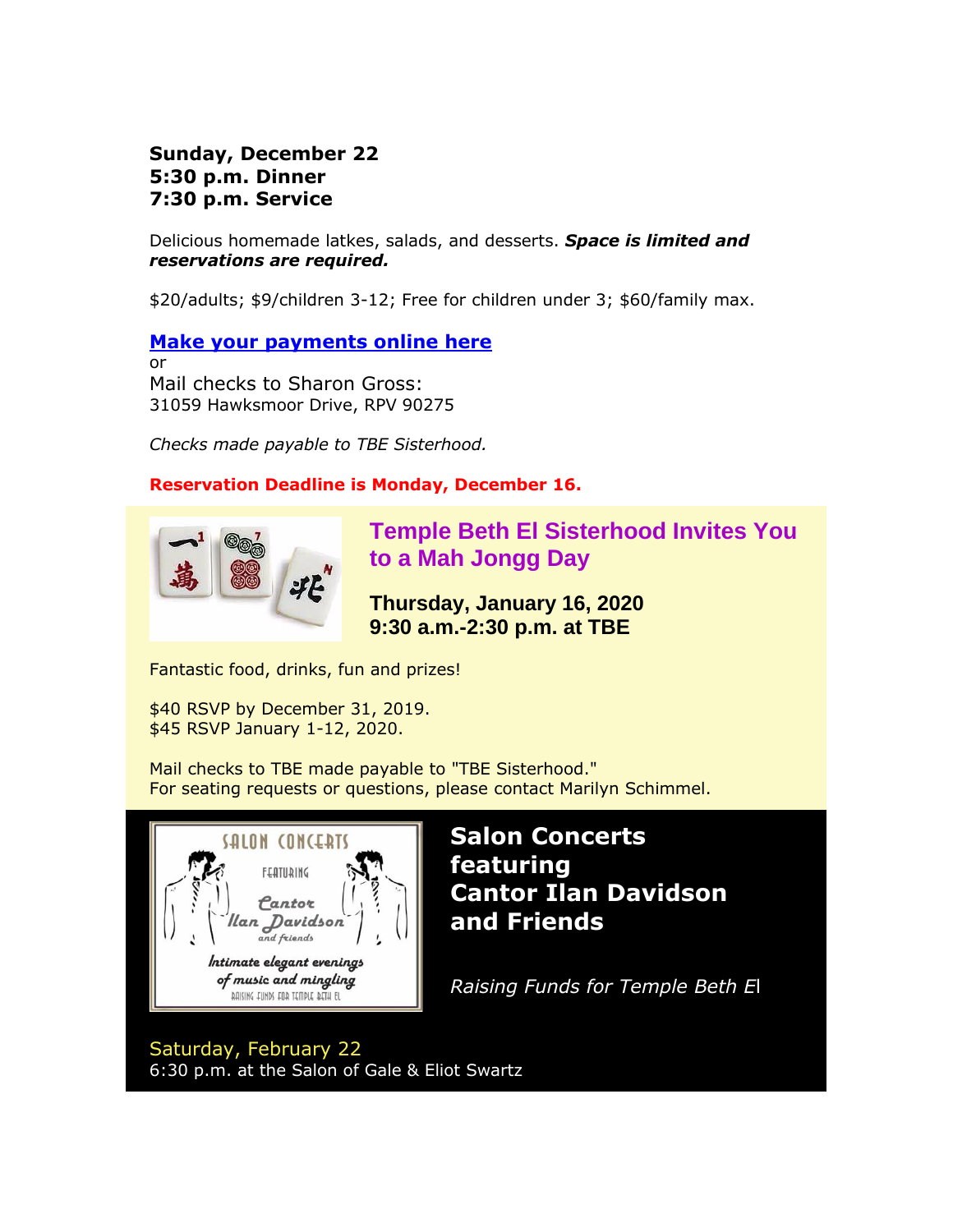*"Music in Film"*

Saturday, April 18 6:30 p.m. Location to Be Announced *"Great American Songbook"*

\$100 per concert. *Space is limited, so please reserve today!*

Contact [Shoni in the Finance Office](mailto:finance@bethelsp.org) if you have a payment on file; or make your **[payment online here](http://r20.rs6.net/tn.jsp?f=001CpEvF7oAN2zbdxNCazMQbKhtktRL4Ilm95pUZ1e_2uyJn3cAtmb22RFW8FFji-uJWvvzZvgRwDLooep3mTybPUoCobOs937_kylJ9bteb8Zej6RbCLMrJaiSY7y0SciKFaDwYM2OSVUcm4aZc-uTJTtv2y9gtUuIFDB0Eo9Joxk5gmNMC29HZrgTbsQsCb2rbvBjjKATO8r2b_5sCXR1fQ==&c=WcxbpzYRMB99fRO9eKjneSK-G6SfRI_IzGAh-3APmWNCJLmzQBRvaw==&ch=0cyjCDN-1CDOz6pslkk8mkg4DPg8Q0jlReU-GyFZllbia-dRdcL4bQ==)**.



## **SAVE THE DATE**

**Shabbat Around the Table Friday, February 28, 2020**

Let us know if you would like to join others at

an intimate Shabbat dinner so you can share the warmth of the evening together.

### **We are also seeking hosts to accommodate as many as possible.**

*Give us a call and let us know of your interest.*

#### **Linda Herman Gerri Oshry**

## **Sisterhood**



### **Sisterhood Membership**

**Ladies, it is time to send in your Sisterhood Dues for 2019-2020.**

Sisterhood counts on your dues in order to offer programs that benefit our Temple, our youth and our community.

Dues are \$50 for TBE members. \$60 for Sisterhood-Only members.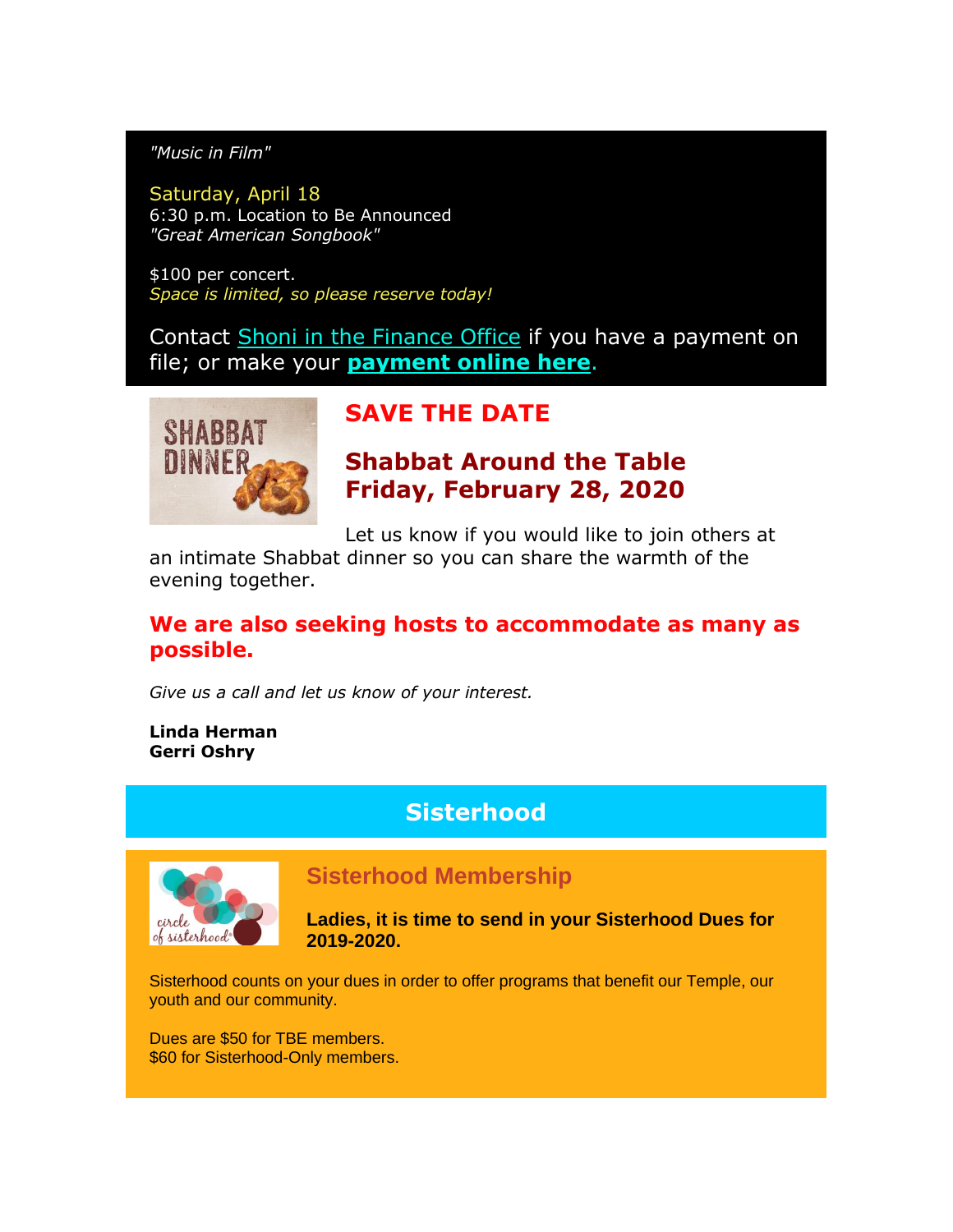**Make checks payable to TBE SISTERHOOD and mail to Helene Chinowsky.**

**[Or pay online here.](http://r20.rs6.net/tn.jsp?f=001CpEvF7oAN2zbdxNCazMQbKhtktRL4Ilm95pUZ1e_2uyJn3cAtmb22WEGIHamXZ9O94PQ5wmfUQGuLSAHCsQ2PIlegHBcBRLVfnbNNE2duoXsrOE-4cnFEt6hxzpX31j-ZIvVexZNYhLttpZEMBTYvH57mg91pNsfSlSwWCGmGsGDb8tL1gsU9oD6pggDlRdUEIYL9gWG5p7DOVVHOAl5qg==&c=WcxbpzYRMB99fRO9eKjneSK-G6SfRI_IzGAh-3APmWNCJLmzQBRvaw==&ch=0cyjCDN-1CDOz6pslkk8mkg4DPg8Q0jlReU-GyFZllbia-dRdcL4bQ==)**

For questions, email Helene Chinowsky.

## **Sisterhood Gift Shop**

*The Gift Shop is open after services Fridays and on select Sundays when there is Torah School.*



### **Other Ways to Get Involved**



### **We need volunteers to help with** *Oneg Shabbat!*

**Do you enjoy the** *Oneg* **after Shabbat Services?** Sisterhood cannot do this without your help!

If you would like to assist and sign up to host an oneg shabbat, **[please](http://r20.rs6.net/tn.jsp?f=001CpEvF7oAN2zbdxNCazMQbKhtktRL4Ilm95pUZ1e_2uyJn3cAtmb22XOPsIYJ4KIjf_AJZnMDHpMn_OTJJMLSfV3td0PA22uvoa1ghiEM95HHJCqrsU5Xy2o9go36fqVVv7PCI6SezA__4FMT2KFXE9rk7GHiodloZV9orBpOcMpAQivPEydD203U8SwdeLVX&c=WcxbpzYRMB99fRO9eKjneSK-G6SfRI_IzGAh-3APmWNCJLmzQBRvaw==&ch=0cyjCDN-1CDOz6pslkk8mkg4DPg8Q0jlReU-GyFZllbia-dRdcL4bQ==)  [click here](http://r20.rs6.net/tn.jsp?f=001CpEvF7oAN2zbdxNCazMQbKhtktRL4Ilm95pUZ1e_2uyJn3cAtmb22XOPsIYJ4KIjf_AJZnMDHpMn_OTJJMLSfV3td0PA22uvoa1ghiEM95HHJCqrsU5Xy2o9go36fqVVv7PCI6SezA__4FMT2KFXE9rk7GHiodloZV9orBpOcMpAQivPEydD203U8SwdeLVX&c=WcxbpzYRMB99fRO9eKjneSK-G6SfRI_IzGAh-3APmWNCJLmzQBRvaw==&ch=0cyjCDN-1CDOz6pslkk8mkg4DPg8Q0jlReU-GyFZllbia-dRdcL4bQ==)** to pick your date and signup through our SignUp Genius.

For any questions, please contact Barbara Brickman.



## **NEW Havurah Forming**

I am Sandy Pickar, the new Havurot Chairperson. **I am looking to form a new Havurah for "Ladies of a Certain Age" who are lively and want to have fun.** This is an opportunity to form new friendships and stay young.

Contact me if interested.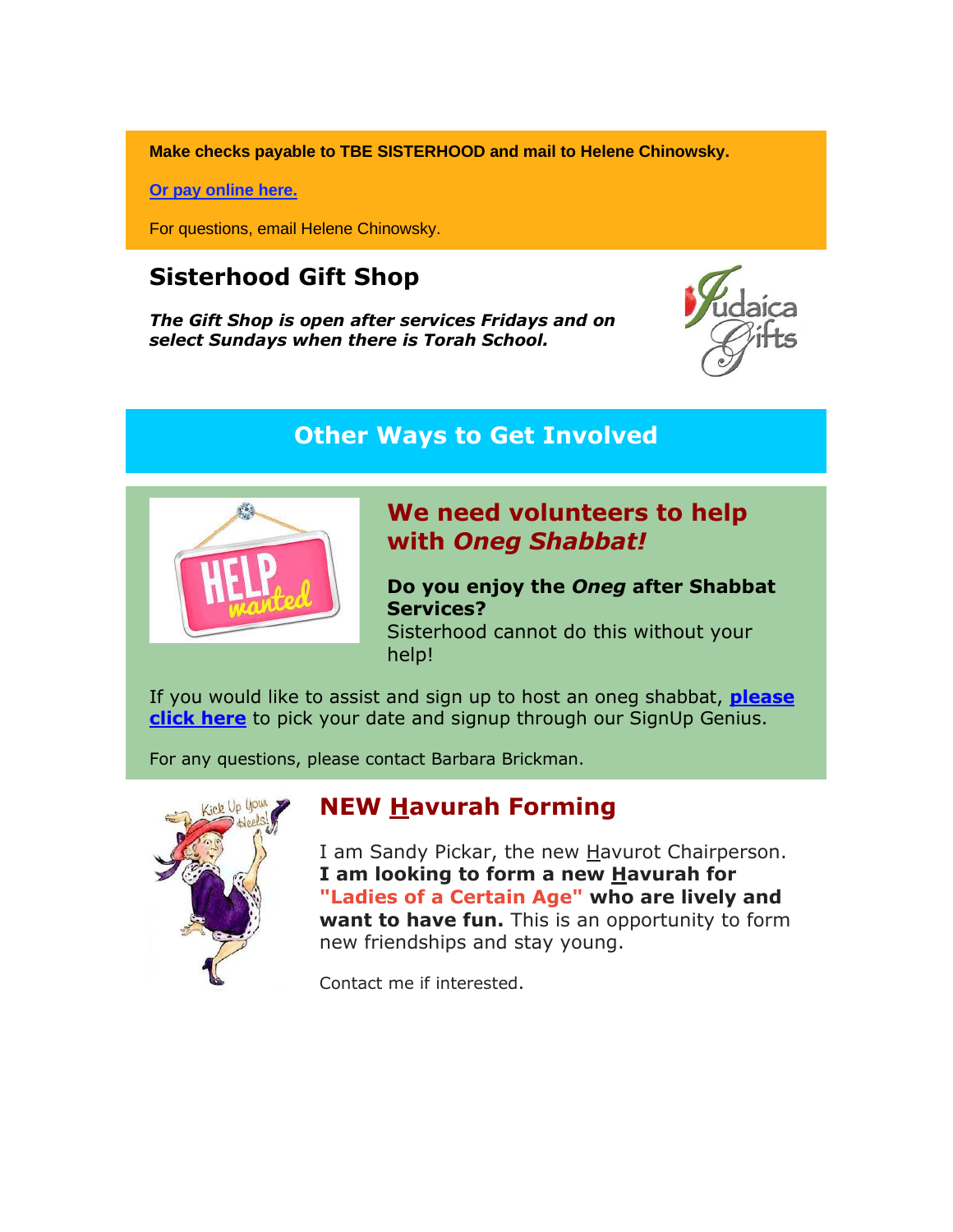

# **Help TBE's Caring Community**

Caring for one another is our obligation as Jews. By responding to the calls of our fellow TBE members is a way for each of us to reply *"Hineini"* here I am.

**The Caring Community Committee** reaches out to congregants when there has been a death in the family, when a ride is needed for a medical procedure, or a meal after a hospital stay. **But Without You, We Are One Volunteer Short**!

The Caring Community invites you to help us realize our goal of having every congregant be a member of our Caring Community. The Caring Community is an unusual committee, because to be a "member," you only need to be a member of TBE. When we are made aware of a congregant in need you will receive an email from a Caring Community chair, asking for your help. Please respond if you can, when we perform a mitzvah for others, we strengthen them, our entire community and ourselves.

To join the committee or for more information, please contact Gail Burch.

# **Lifelong Learning**



**Torah Study**  Come study with Rabbi Cassi Kail

**Thursdays at Noon**

**PV Library Conference Room**

701 Silver Spur Road Rolling Hills Estates

*Enter from the Deep Valley street side and park on the roof top.*

Join us to explore the weekly Torah portion. No experience is necessary. If you have your own English Torah commentary, please bring it with you.